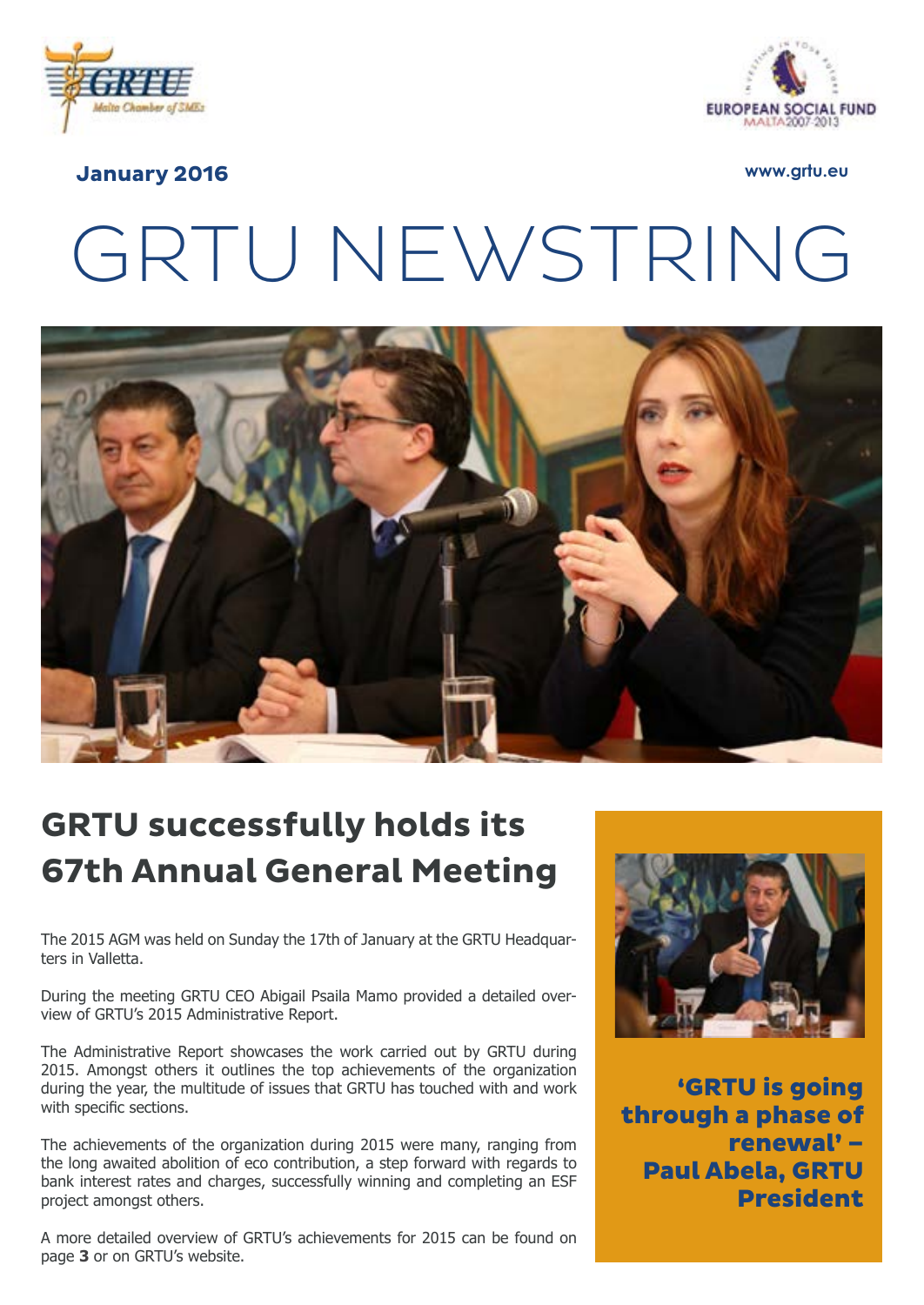During 2015 GRTU has also spearheaded a number of important issues for businesses placing them on the national agenda.

Amongst the most prominent for 2015 was GRTU's request to reduce electricity prices for SMEs. This was one of GRTU's main proposals for Budget 2016 where GRTU boldly requested a reduction of 30% in the cost of electricity for SMEs, and this was over and above the 25% that was given by the Government earlier on in the year.

GRTU's claim gathered significant support from the other leading social partners as well as the opposition. GRTU intends to continue





eracy, interest rates and charges.

In 2015 GRTU has won **EU funds to the tune of Eur 90,000.00**, concluding its first ever European Social Funds project. The funds gave GRTU the opportunity to carry out a vast number of activities and reach beyond its usual capacity, increasing the exposure of the organization.

Thanks to this financing GRTU held two very successful conferences, one related to helping SMEs in reaching their online potential and another related to learning about and implementing the Budget measures. GRTU's work and what it stands for were showcased through audiovisual tools, write-ups







Another major win for the GRTU concerned its long standing crusade **against excessive bank interest rates and charges**. GRTU's efforts have led to more affordable means of financing also through alternative sources that work independently of the banks as well as the Micro Guarantee scheme, another product that was developed by Malta Enterprise thanks to the efforts of the GRTU.

Following insistence pressure by GRTU an investigation was carried by the MFSA as the regulator and the MCCAA as the competition authority that confirmed what GRTU has been arguing against for many years. The investigation focused on the bank's level of profits, risk rating policies, financial lit-

made publications. In addition GRTU also developed its first guidebook and online learning facility.

2015 was also a year were Government started taking concrete action against **unfair competition**. What has been achieved this year is far from being enough however it constituted an important first step because through intense pressure placed by the GRTU, Government's policy shifted from one where it was arguing that goods coming from Sicily should be treated in the same manner as those coming from Gozo to one that involved a stronger regulatory framework and a degree of enforcement.

with its claim and representations on the issue in 2016 with the aim of winning a better deal for businesses when it comes to the cost of electricity.

Other important issues GRTU dealt with in 2015 were the Maternity Leave Trust Fund that led to GRTU being on the Board that would distribute the funds to the private sector, this we believe will ensure timely disbursements. GRTU was also very vociferous in its objection to the relocation of the Valletta Market and took concrete and constructive action on the issue of traffic in Malta through the creation of a new lobby group that brought together the main stakeholders in the industry.

Following a meeting held with Enemed Chairman Kevin Chircop, GRTU presented its arguments as to why the Unleaded Super Fuel should be distributed widely amongst fuel stations and therefore the stations interested should be given the opportunity to sell the new product.

Following this meeting an agreement was reached whereby all fuel stations that express their interest in selling the Super Unleaded Petrol will be supplied as soon as the necessary preparations are completed from the fuel stations' end.

GRTU President Paul Abela closed the meeting saying that GRTU is today the main stakeholder representing SMEs in Malta and the GRTU is going through a phase of renewal where we are reinforcing the principles and mission of the organization while at the same time looking ahead and exploring new avenues that can enhance the service GRTU provides to its members.

Mr Abela thanked the GRTU Council for the time they invest in the organization to improve the working environment for the sectors they represent and the GRTU staff for their relentless efforts and dedication.

# **GRTU's main achievements in 2015**

One of the biggest achievements of the organization during 2015 was the **initiation of the abolition of Eco Contribution**. After years of GRTU representation and complaining about the inadequacy of the law and its lack of logic, 2015 marked the year that started its abolition. GRTU has spearheaded this change and the journey was not an easy one as we faced significant impositions from Government due to the income Government derived from this contribution/tax. GRTU has been following the removal of this unjust tax very closely and there is an understanding that Eco-Contribution will be totally abolished in the coming years.

# **GRTU 67th Annual General Meeting**

#### **GRTU reaches agreement with Enemed on a wider distribution of Super Unleaded Petrol – RON98**



A list of the fuel stations that would like to be supplied with the Super Unleaded Petrol has already been passed on to Enemed. GRTU and its members have the same interest of Enemed, of pushing the new product and have it effectively penetrate the Maltese market. GRTU would like to thank Enemed for accepting GRTU's arguments and providing equal access to all fuel stations. GRTU also thanks Minister Konrad Mizzi for his intervention in the matter that was instrumental in facilitating discussions and finding an amicable solution.

**2 3**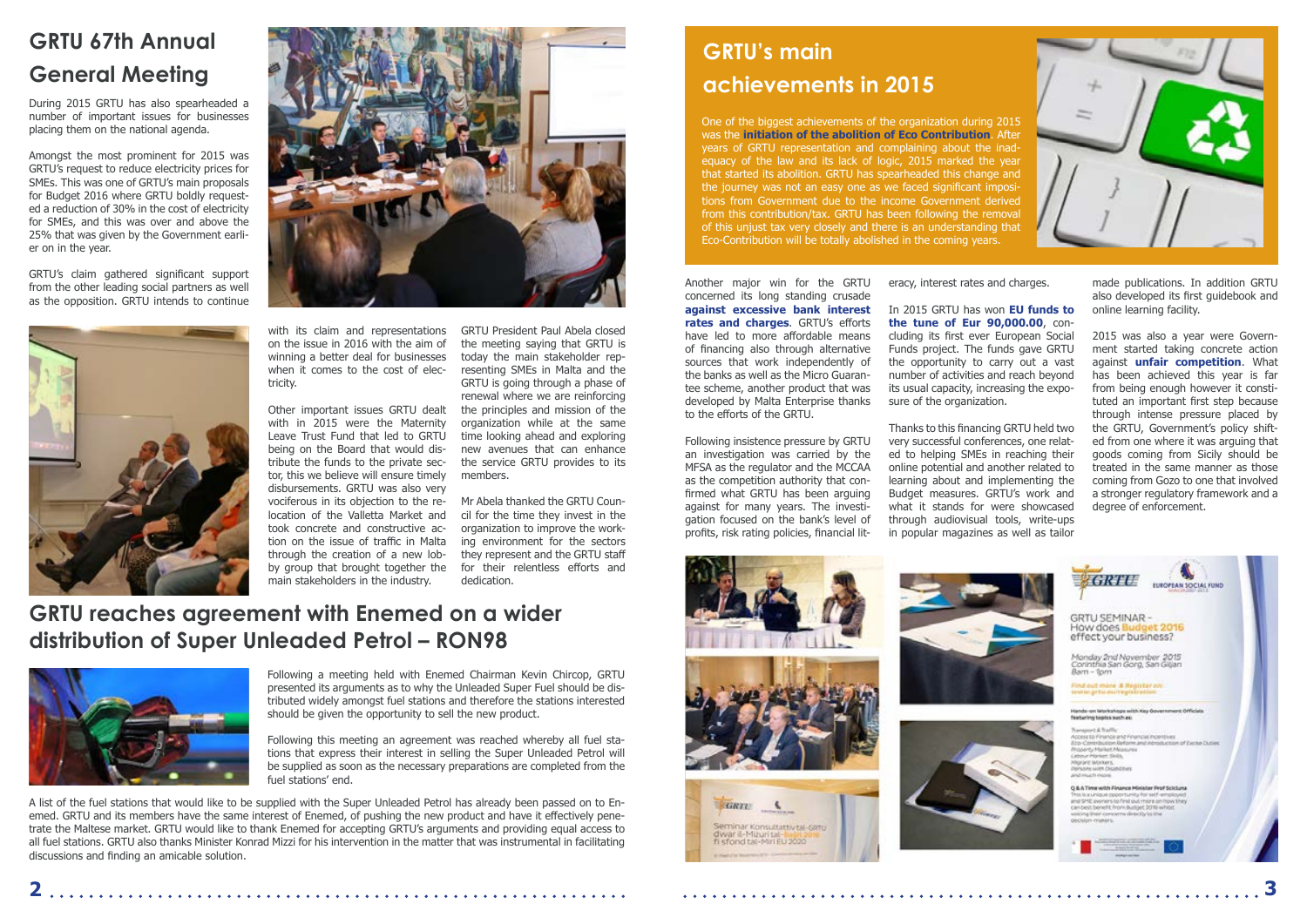# **GRTU's main achievements in 2015**

# **GRTU Executive Council for the year 2016**

In addition, following GRTU's campaign against the sporadic licensing of 'occasional sellers' Government abolished the exemption threshold of Eur 7,000. This will place the authorities in a position to be able to carry out checks that were impossible with the exemption.

GRTU's sections have also been very active during 2015 and one of the most active and dynamic sections was the Renewable Energy Section. GRTU has successfully reached an agreement with Government in relation to the allocation of land for **PV investments**  by the private sector. This will help Malta reach its EU 2020 targets and will help the sector through the supply of additional work that is not related to the schemes issued by Government. GRTU will be coordinating the project through a Public Private Partnership.

Apart from working relentlessly for the betterment of its members GRTU has also worked to improve the organization itself. In 2015 GRTU was awarded the **Equality Mark** by the National Council for the Promotion of Equality. This award is testament that GRTU is an equal opportunities employer and that its employment and working practices are gender neutral and fair.

The application process involved the development of an equality and sexual harassment policy, appointing an employee as an equality representative and implementing family friendly measures and work life balance options.

GRTU has this year also returned to printed media through its collaboration with the business journal - **The Executive**. This helped GRTU in widening its reach through an already established distribution network and a professional publication. The feedback received on the publication is very positive.

The GRTU Executive Council took the bold decision to **relocate its headquarters**, for the first time placing the GRTU in a position of directly owning the property it operates from. This we believe will drastically increase the value of the organization.







| <b>Position in Council</b>                       | <b>Name</b>              | <b>Sectors of expertise</b>                                                                        |
|--------------------------------------------------|--------------------------|----------------------------------------------------------------------------------------------------|
| President                                        | Paul Abela               | Cargo handling, importation and Hotel Industry                                                     |
| Vice President Policy and Strat-<br>egy          | Philip Fenech            | Tourism, Hospitality and Leisure & Business Consul-<br>tancy Services                              |
| Vice president Finance and<br>Administration     | <b>Marcel Mizzi</b>      | E-Commerce, Web & Software Developer                                                               |
| <b>Vice President Sections</b>                   | Christian Vassallo       | Construction, Real Estate, Elderly Care, Furniture,<br>Hospitality & Catering                      |
| Vice President Districts and<br>Localities       | Joseph Zerafa            | Brown goods & electronics.                                                                         |
| Vice President International<br><b>Relations</b> | Michael Galea            | Auto Dealer, Importer & Repairs, Auto Service Sta-<br>tion, Marketing Advisor & Real Estate        |
| Vice President Training and<br>Development       | Mario Debono             | Pharmacy Owner, Pharmaceutical Importer, Health-<br>care IT Provider & Property Developer          |
| Member                                           | Azzopardi Emanuel        | Laundry & Dry Clean, Upholstery & Carpet Cleaning                                                  |
| Member                                           | Camilleri Sergio         | Petrol Station owner, Auto Parts, Auto Dealer, Rent a<br>Car & Panel Beater                        |
| Member                                           | Cutajar Patrick          | IT Consultancy                                                                                     |
| Member                                           | Fenech Alfred            | Jewellery Importer, Manufacturer, Retailer & Restau-<br>ranteur                                    |
| Member                                           | Fenech Azzopardi Therese | Retailer & Manufacturer of Furs & Leather Wear,<br>Importer & Retailer of Swimwear                 |
| Member                                           | Galea Stephen            | President Socjeta` Vitikultura, Agriculture, Farmer &<br><b>Vine Grower</b>                        |
| Member                                           | Gauci Noel               | Renewable Energy, Culinary Products                                                                |
| Member                                           | Haber Joan               | Manufacturer of Artistic Crafts & Ceramic Goods,<br>Event Organizer, Crafts Council Representative |
| Member                                           | Vella Josette            | Importer & Retailer of Quality Giftware, Furniture<br>and Fine Arts                                |
| Member                                           | Vella Salvu              | Cargo Haulier (Burdnar), Customs Clearance Agent<br>& Forwarder, Shipping & Travel Agent & VRT     |
| Member                                           | Zammit Carmel            | Cargo Haulier (Burdnar)                                                                            |

**4 5**



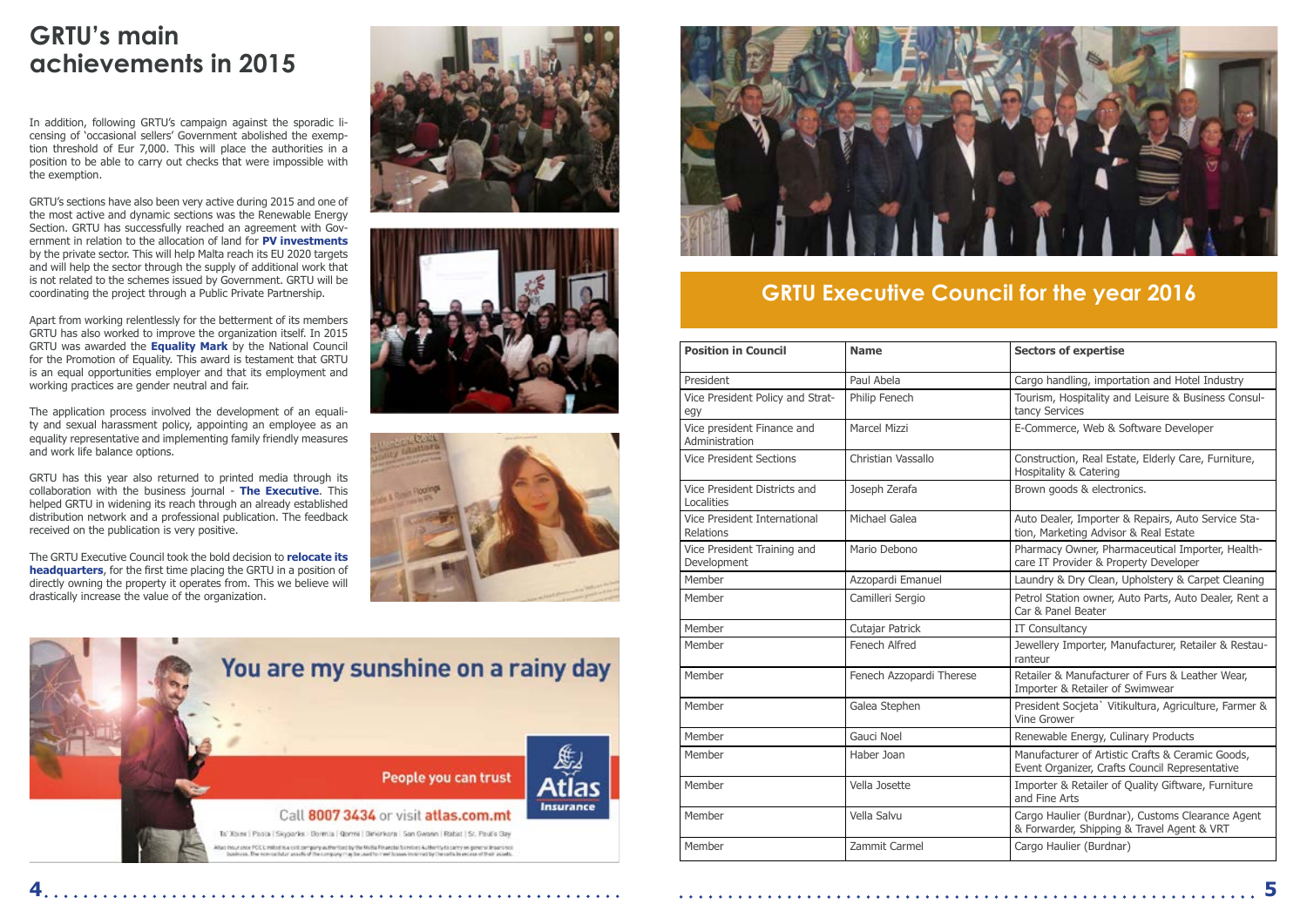#### GRTU sets up Transport Lobby Group



GRTU has over the past years represented various sectors of trade which are directly or indirectly related or affected by issues of transport and lo gistics. Rather than complaining, GRTU has in 2015 taken an active stance by bringing together the various types of operators involved. Over the past months this has proven to provide hands-on expertise from those who are constantly operating on the road – knowing the ins and outs of the situa tion, and ultimately being able to provide solutions.

GRTU is bridging the concerns to find common solutions that can be brought forward and implemented both for the short-term and the long-term ap proach – something which will not only benefit business but our economy and society as a whole.

Our representation includes, amongst others:

- Chauffeur-Driven
- White Taxi Service
- Coaches (Unscheduled Bus Service)
- Cargo Hauliers
- Express Freight (such as Courier Delivery Service)
- Airfreight Forwarders
- (Essential) Goods Distributors (such as Gas, Milk, Bread)

Through this Lobby group GRTU has presented a comprehensive set of proposals during 2015 to the Ministry for Transport. Below is a summary of what was presented:

- 1. Stronger consultation and planning to mitigate unnecessary burdens such as closing off periphery projects, widespread awareness of clo sures and diversion routes, and devising acceptable diversion routes for the duration of projects.
- 2. Traffic has to be channeled to secondary roads to reduce clogging where possible.
- 3. An ongoing stock-take of possible improvements and suggestions in various localities, including Paceville, Swieqi, San Gwann/Kappara, Qormi, Marsa, St Venera, Zebbug, Luqa.
- 4. Authorities that close roads need to communicate and coordinate to gether in practice.
- 5. A Driver on Delivery Card similar to the Doctor on Call concept needs to be considered.
- 6. 24/7 Use of Roads and Off-Peak Times (Road works, landscaping works, waste collection and other)

#### SEPA – IBAN only rule from 1st February 2016

As competent authority of the SEPA Regulation (EU) No 260/2012 (es tablishing the technical and business requirements for credit transfers and direct debits in euro), the Central Bank of Malta would like to draw your atten tion to the fact that as from 1st Febru ary 2016 the IBAN only rule will apply.

In the implementation of the SEPA Regulation, which came into force on 14 March 2012, Malta decided to use a waiver whereby the use of the BIC (Business Identifier Code which is lo cally also referred to the SWIFT Code) would continue to be used for domes tic payment transactions. With this waiver payers were obliged to provide both the IBAN and the BIC of the pay ee to make a payment both on domes tic and cross-border levels.



As from 1 February 2016, the IBAN only rule will start to apply. This effectively means that a payer would no longer be required to provide the BIC of the payee for both domestic and cross-border payments. Although the BIC can still be provided, this will not be mandatory and payers will only be required to provide the IBAN of the payee for the purpose of making a payment. This applies for both SEPA credit transfers and direct debits.

Service providers which support and/ or use payment generating software are to ensure that printed and on-line forms used in the collection of data for payment processing are amended ac cordingly, so that the provision of the BIC does not remain mandatory.

- 7. Widespread Educational Campaign
- 8. Enforcement that ensures Loading bays are not left occupied, buses use the appropriate bus-stop stations and upgrading subways
- 9. Clearer understanding of the use of the newly installed Priority Lanes so as to ensure full usage by chauffeur-driven cars, white taxis, buses, coaches, motorcycles and even private vehicles carrying three or more passengers.
- 10.Increase of Boarding / Loading Bays in key areas such as business hubs (Valletta, Sliema, Paola, B'Kara, etc.).
- 11.Unused parking facilities and private parking facilities need to be put into use. It no longer makes sense to have development getting away with not planning adequate parking facilities.
- 12.In view of the previously announced logistics hub concept, one may even consider organized local combined logistics as applicable.
- 13.Incentivizing other methods of transportation rather than using one's pri vate vehicle needs to be taken from policy to action. This would include for instance increase of sea transport.
- 14.Smart Technology Systems would smart parking sensor to advise drivers if parking is available or not to avoid unnecessary traffic and time wasted looking for parking; adaptive traffic signals technology would improve efficiency.
- 15.Encourage employers to invest in parking facilities and joint traffic solutions
- 16.The CVA system in Valletta has clearly failed and needs a complete over haul. All stakeholders involved need to be brought together to steer a holis tic revamp of the entire system to address the evident inefficiencies which are definitely not within the original spirit within which it was established.

#### Microsoft Azure

#### The cloud for the modern day business.

**Scalable cloud solutions** with pay as you go capabities.

**5**

**Step into Office and** reconnect from any web browser or device.

**6**

**7**





### Office 365

Connect to your office from

anywhere.



We manage IT, so you don't have to.

Providing end to end IT solutions & services to meet your specific needs.

#### **CONTACT US**

| A: | 11/12 Melfar Building. |  |
|----|------------------------|--|
|    | Msida Malta            |  |
| W: | www.eyetechitd.com     |  |
| E. | sales@eyetechltd.com   |  |
| т. | +356 21 336 853        |  |

nall and Midmarket Cloud Solutions ver Software Asset Management Small Business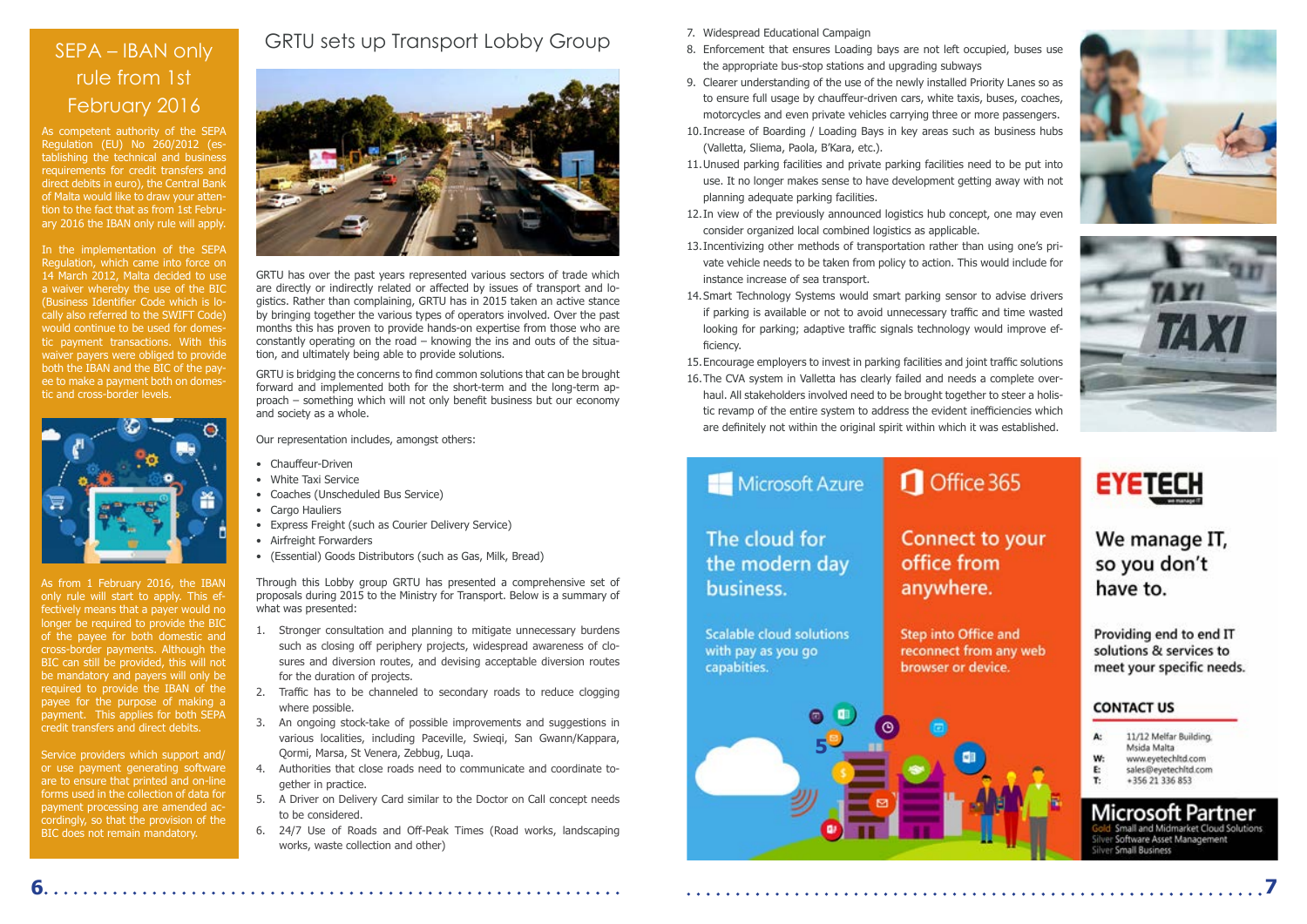GRTU – Malta Chamber for SMEs supports all calls and initiatives towards social integration of persons with disability and it is pleased to note an increased uptake of employment of persons with disability by the private sector.

Announced in the Budget 2015 Speech, the re-invigoration of a dormant legislation of having a minimum of 2% of employees being persons with disability for businesses with at least 20 employees, has led to an encouraging increase in employment of registered disabled persons (RDPs). Data made available during an MCESD meeting by the ETC Chairman shows that the private sector, above the 20 employee threshold, is employing over 350 RDPs.

GRTU believes that the private sector is showing its willingness to support this initiative not just because it is legally obliged to do so but because it also values its return. There are in fact 700 enterprises that even though not obliged by law, still employ people with disability and this does not include the employment of people with disabilities that are not registered in official national registers and are therefore not taken into consideration by the law.

The employment of persons with disability should not be seen as a mere statistical exercise or push employers into an easy way out of paying a contribution instead. It should be a handin-hand approach with employers to look into the needs of the specific business operation and how those persons with disability who are looking at participating in the labour market are matched through a process.

GRTU has over the years welcomed initiatives and incentives that encourage employers to find the necessary support to reach out and bridge persons with disability into the active labour market. GRTU often acts as a point for outreach towards bridging employers and businesses to policy implementation and initiatives.

The implementation of this legislation could have been handled far better. GRTU was in fact disappointed that ETC did not feel the need to consult

with social partners before reactivating a law that was introduced in 1969 and never implemented. GRTU expected ETC to place greater emphasis on the several incentives already available to positively encourage employment and assist them directly in finding an individual that matched their employment needs.

Sending out of invoices to employers without proper consultation and hand-holding for implementation would only result in counter-productive exercise to the message of social inclusion. This would portray the need to integrate persons with disability as a burden or a form of bill whereas the spirit should be one of understanding business needs and matching the capabilities and potential of persons with disability with specific job roles, just as in any other case.

Having said this, GRTU feels that ETC has now recognised its pitfalls in the

implementation process and looks forward towards a renewed approach which recognises issues faced by the private sector and which has fine-tuned its methods to better support employers. As a result GRTU welcomes ETC's decision to waive the contributions due by employers should they become compliant with the law.

GRTU believes that much more can be done in terms of close cooperation and partnership between the public and private sector when it comes to inclusion of persons with disability. Employing a person with disability should never become a burden on the enterprise and the Government should do its utmost through a tailor-made approach, hand-holding and the use of support schemes to facilitate the process.





### **GRTU welcomes progress achieved in employment of people with disability, calls for closer cooperation with employers**

#### **Public Consultation on the Protection of Public Health and Safety**

Following the 'Paqpali għall-Istrina' incident, Dr. Mark Gauci, Chief Executive Officer of the Occupational Health and Safety Authority was commissioned to review the legislation governing 'public health and safety'. The report titled "Saħħa u sigurtà waqt attivitajiet pubbliċi – analiżi tal-qafas regolatorju, u suġġerimenti għal titjib fejn meħtieġ" provides an analysis and evaluation of the current situation concerning the protection of public health and safety. In this regard, it is important to point out that the report in question was carried out without prejudice to any on-going investigations.

The report sets out a number of recommendations intended to improve and enhancing the protection of public health and safety which are collected together in the concluding section of the said report. Key recommendations include:

- The fundamental principle that the protection of public health and safety must be given priority over all other areas;
- The need to develop a systematic legislative framework addressing the protection of public health and safety in a specific manner;
- The importance of having clear procedures concerning the requirements of licenses and permits founded on the One Stop Shop concept;
- The need to identify a single, independent, regulatory body which will be responsible for the governance of public health and safety;
- The need to review, update and repeal conflicting and outdated legal provisions;
- The necessity of having a Fire Safety Act which will address important and specific aspects concerning among others the provision of fire and other emergency risk assessments, fire prevention and the establishment of the competency criteria of fire risk assessors; and
- The importance of establishing appropriate conditions based on the level of risk for the purposes of obtainment of license or permit.
- In order to ensure an open and transparent approach to decision-making, a period of public consultation has been launched through which interested parties may submit their views on the above-mentioned report and any other proposals concerning the protection of public health and safety.
- Interested partiess are being encouraged to submit their comments through an online process by accesing the 'Public Consultations Online' platform on www. konsultazzjoni.gov.mt by not later than 13th February 2016. Alternatively, one may access the Facebook page (www.facebook.com/sahhausigurta) set up for this purpose, and leave a comment.

# **GRTU working on ameliorating health and safety standards for entertainment establishments**

There is no question of whether improvements in the safety standards of entertainment establishments across the islands are necessary or urgent.

The current scenario that we have on our hands today was created by a number of contributing factors emanating from the industry, the authorities and also, to a certain extent, the individuals that frequent these areas of entertainment.

Most of what we know today is no news but realizations about the real underlying issues were brought about by an unfortunate incident that shook the country and placed everyone in a sudden state of urgency. The reactions have been immediate and in certain cases rash, but everyone needs to take his own responsibilities with regards to the current state of affairs. Pointing fingers will only cause further deterioration and will not contribute to the vision we collectively aspire to.

What is of paramount importance is that the areas that are mostly frequented by our youths are safe. But let us not fool

- ourselves into thinking that this starts and ends with stricter compliance on the establishments. The security issues that exist require a wider approach that necessitates that all the stakeholders work tightly together.
- GRTU has brought the main parties together to initiate dialogue and consultation. This we believe will address both the immediate issues and also help us reach the medium to longer-term goals we should aspire for in the future.
- The reality is that tourism is a main contributor to Malta's GDP and while safety can never come second to anything, a sudden aggressive and blanket approach can harm the industry that is significantly a main tourist attraction.
- The goal must never change but there are different ways how to get there. The quick and rash can be short-sighted.
- In a dialogue session organized by GRTU with Minister for Home Affairs and National Security Carmelo Abela, the **>>**

**8 9**